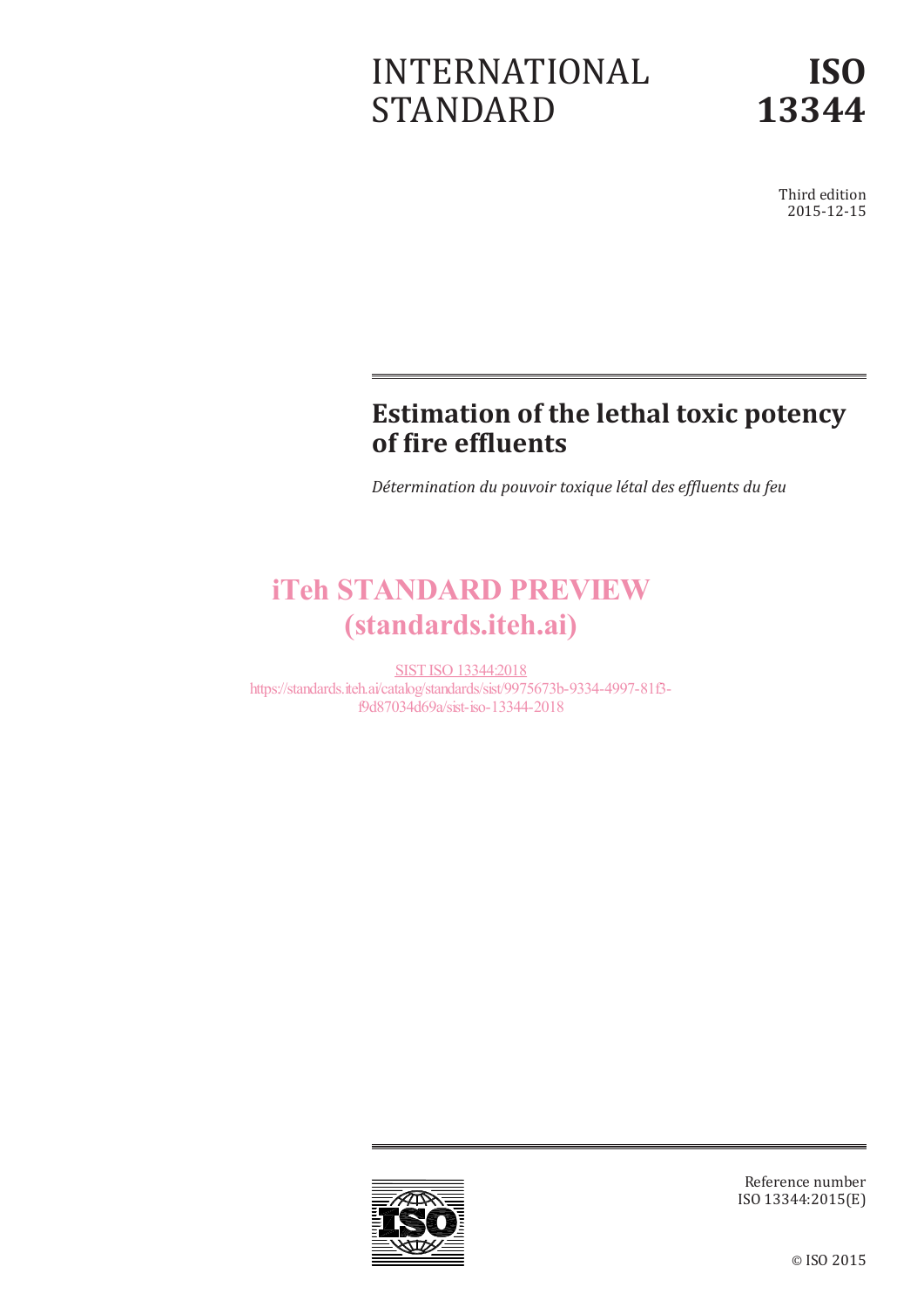# iTeh STANDARD PREVIEW (standards.iteh.ai)

SIST ISO 13344:2018 https://standards.iteh.ai/catalog/standards/sist/9975673b-9334-4997-81f3 f9d87034d69a/sist-iso-13344-2018



© ISO 2015, Published in Switzerland

All rights reserved. Unless otherwise specified, no part of this publication may be reproduced or utilized otherwise in any form or by any means, electronic or mechanical, including photocopying, or posting on the internet or an intranet, without prior written permission. Permission can be requested from either ISO at the address below or ISO's member body in the country of the requester.

ISO copyright office Ch. de Blandonnet 8 • CP 401 CH-1214 Vernier, Geneva, Switzerland Tel. +41 22 749 01 11 Fax +41 22 749 09 47 copyright@iso.org www.iso.org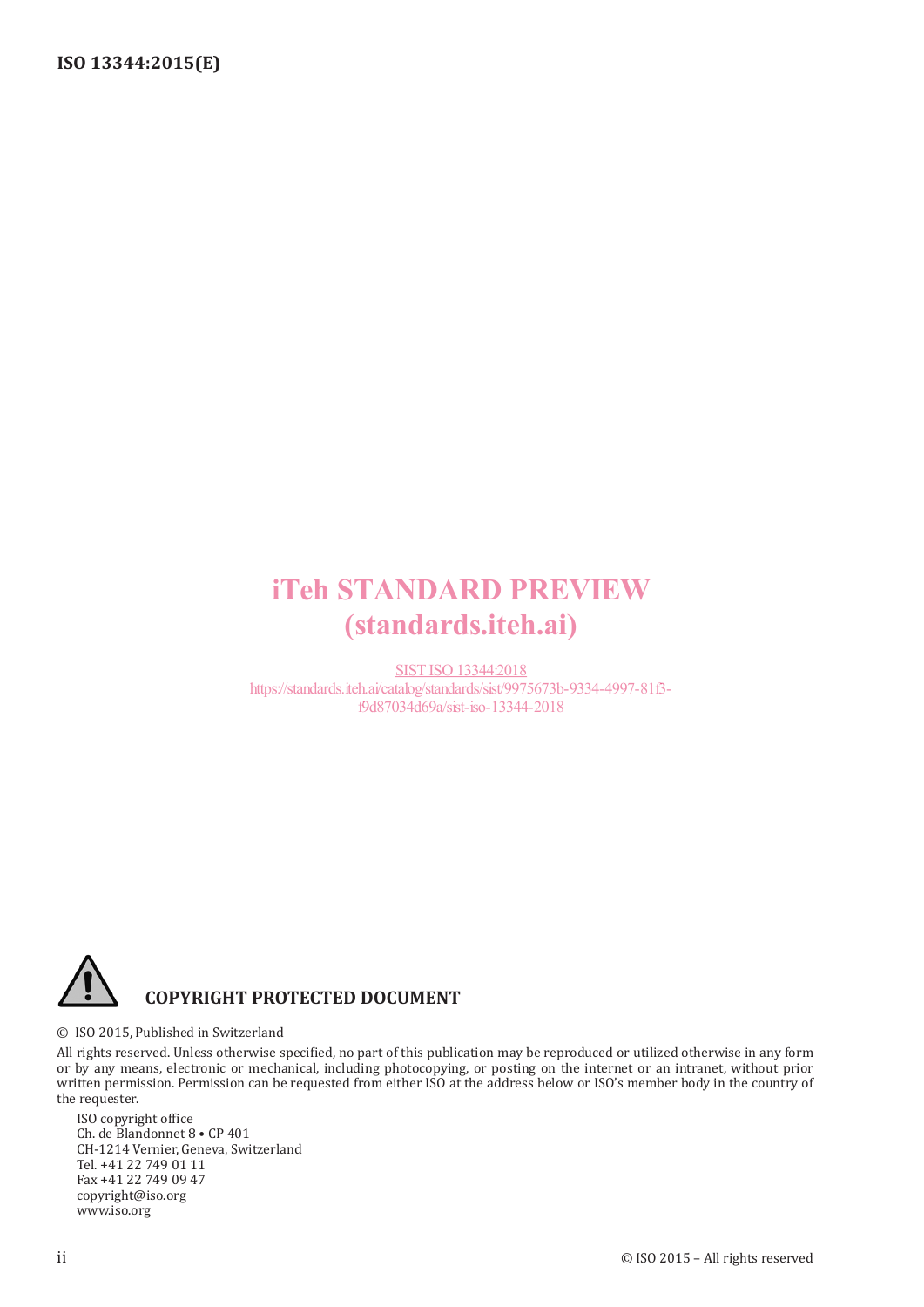Page

### **Contents**

| 1              |                                                                                                                      |  |
|----------------|----------------------------------------------------------------------------------------------------------------------|--|
| 2              |                                                                                                                      |  |
| 3              |                                                                                                                      |  |
| 4              |                                                                                                                      |  |
| 5              |                                                                                                                      |  |
| 6              | Apparatus 3<br>6.1<br>6.2                                                                                            |  |
| $\overline{7}$ |                                                                                                                      |  |
| 8              |                                                                                                                      |  |
| 9              | Calibration of the apparatus <b>Exercise Acidemy Acidemy Acidemy Acidemy Acidemy Acidemy Acidemy Acidemy Acidemy</b> |  |
| 10             | 10.1<br>Preparation for tests 55<br>Test procedure for obtaining data RD PREVIEW 55<br>10.2<br>10.3                  |  |
| 11             | Calculations (standards.iteh.ai) 5<br>11.1 General 5<br>11.2<br>Calculation of predicted EGG ISO 13344:2018<br>11.3  |  |
| 12             | 1                                                                                                                    |  |
| 13             | Precision and bias 2000 and the settlem of the settlem of the settlem of the settlem of the settlem of the set       |  |
|                |                                                                                                                      |  |
|                |                                                                                                                      |  |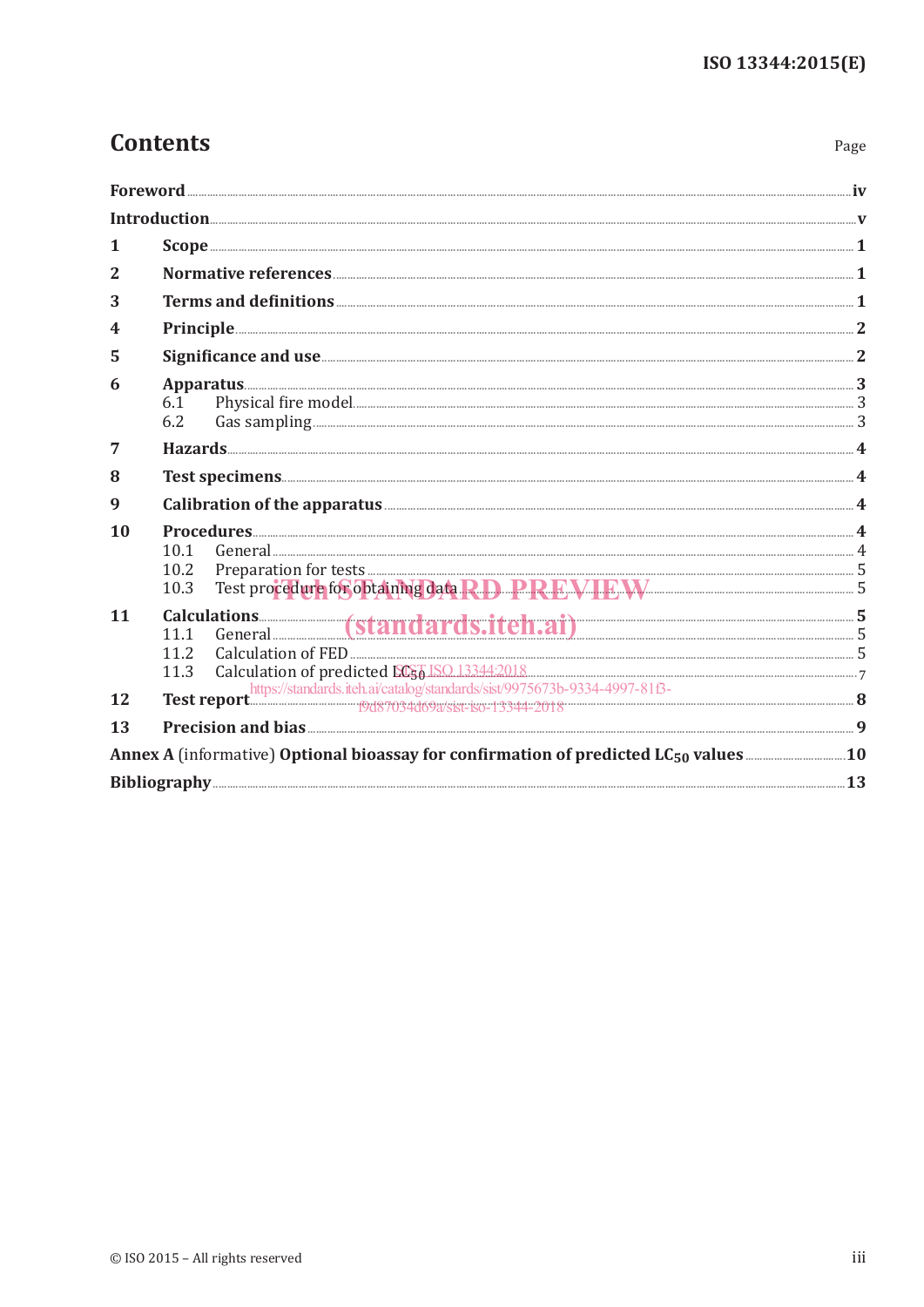### **Foreword**

ISO (the International Organization for Standardization) is a worldwide federation of national standards bodies (ISO member bodies). The work of preparing International Standards is normally carried out through ISO technical committees. Each member body interested in a subject for which a technical committee has been established has the right to be represented on that committee. International organizations, governmental and non-governmental, in liaison with ISO, also take part in the work. ISO collaborates closely with the International Electrotechnical Commission (IEC) on all matters of electrotechnical standardization.

The procedures used to develop this document and those intended for its further maintenance are described in the ISO/IEC Directives, Part 1. In particular the different approval criteria needed for the different types of ISO documents should be noted. This document was drafted in accordance with the editorial rules of the ISO/IEC Directives, Part 2 (see www.iso.org/directives).

Attention is drawn to the possibility that some of the elements of this document may be the subject of patent rights. ISO shall not be held responsible for identifying any or all such patent rights. Details of any patent rights identified during the development of the document will be in the Introduction and/or on the ISO list of patent declarations received (see www.iso.org/patents).

Any trade name used in this document is information given for the convenience of users and does not constitute an endorsement.

For an explanation on the meaning of ISO specific terms and expressions related to conformity assessment, as well as information about ISO's adherence to the WTO principles in the Technical<br>Barriers to Trade (TBT) see the following URL: Foreword - Supplementary information Barriers to Trade (TBT) see the following URL: Foreword - Supplementary information

The committee responsible for this document is ISO/TC 92, *Fire safety*, Subcommittee SC 3, *Fire threat* **(standards.iteh.ai)** *to people and environment*. SIST ISO 13344:2018

### This third edition cancels and replaces the second edition (ISO973844:2004), which has been technically revised. The following changes have been made4d69a/sist-iso-13344-2018

- ISO 19702 has been added as a normative reference and citations added in 6.2.3 and 9.2.2;
- the first paragraph in  $4.3$  has been deleted;
- the note in 13.2 has been deleted.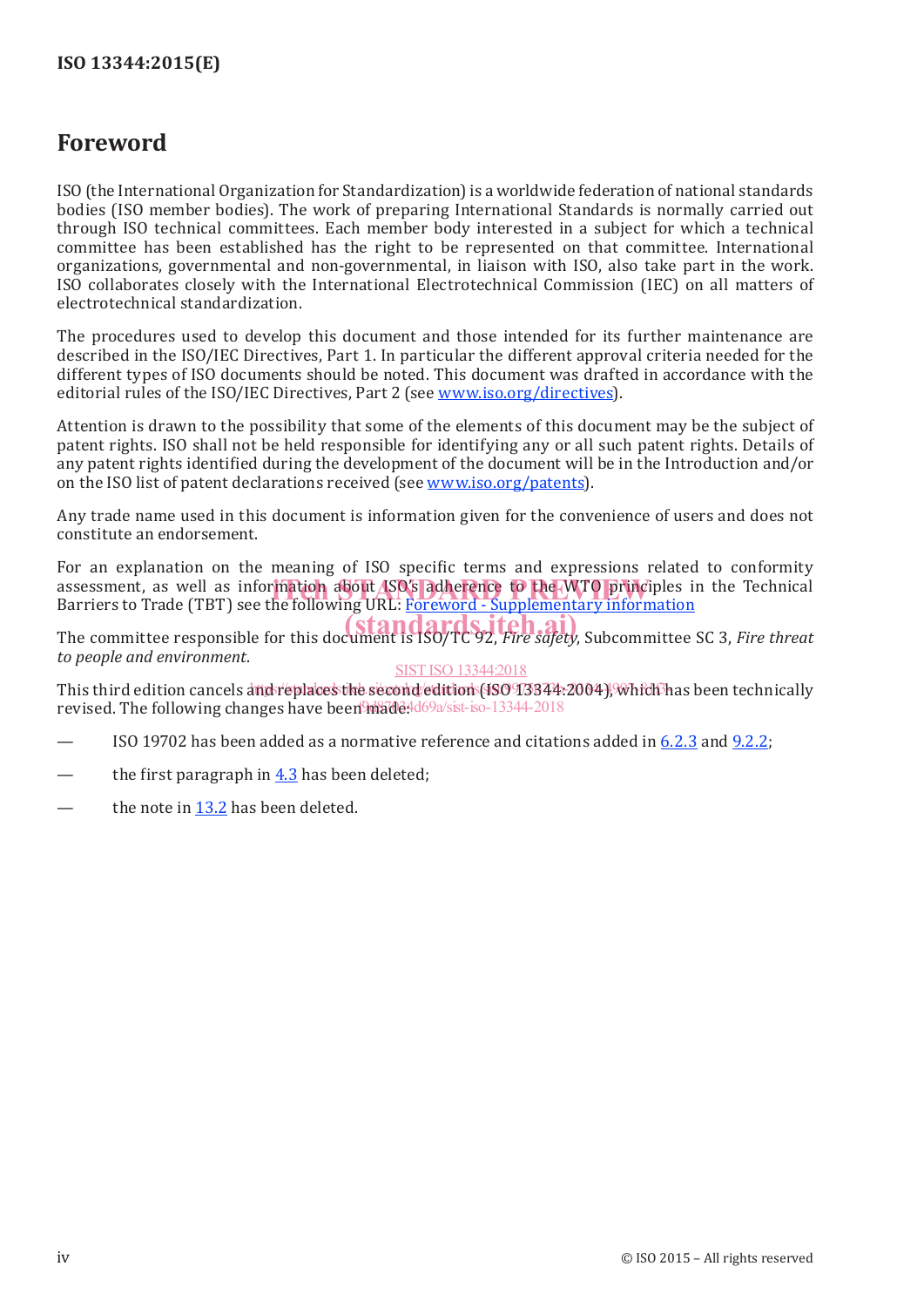### **Introduction**

The pyrolysis or combustion of every combustible material produces a fire effluent atmosphere, which, in sufficiently high concentration, is toxic. It is, therefore, desirable to establish a standard test method for the estimation of the toxic potency of such fire effluents.

It is further desirable, in view of worldwide resistance to the exposure of animals in standard tests, that this method should not make mandatory the use of such animals in its procedures. The mandatory portion of this standard test does not, therefore, specify the use of animal exposures. It only refers to animal exposure data already reported in the literature, with calculations being employed to express test results as they would have been obtained had animals actually been employed.

For those cases in which confirmation of test results using animal exposures can be justifiably permitted, an optional procedure to do so is presented in Annex A.

The two parameters calculated using this standard are the FED (Fractional Effective Dose) and the  $LG_{50}$ . When either of these is used in performing a hazard analysis, certain information must accompany the term to avoid confusion. In the case of the FED, that is the toxicological effect on which the FED is based and the animal species for which the FED has been determined. In the case of the  $LC_{50}$ , that information is the length of the exposure and the animal species for which the  $LC_{50}$  has been determined.

# iTeh STANDARD PREVIEW (standards.iteh.ai)

SIST ISO 13344:2018 https://standards.iteh.ai/catalog/standards/sist/9975673b-9334-4997-81f3 f9d87034d69a/sist-iso-13344-2018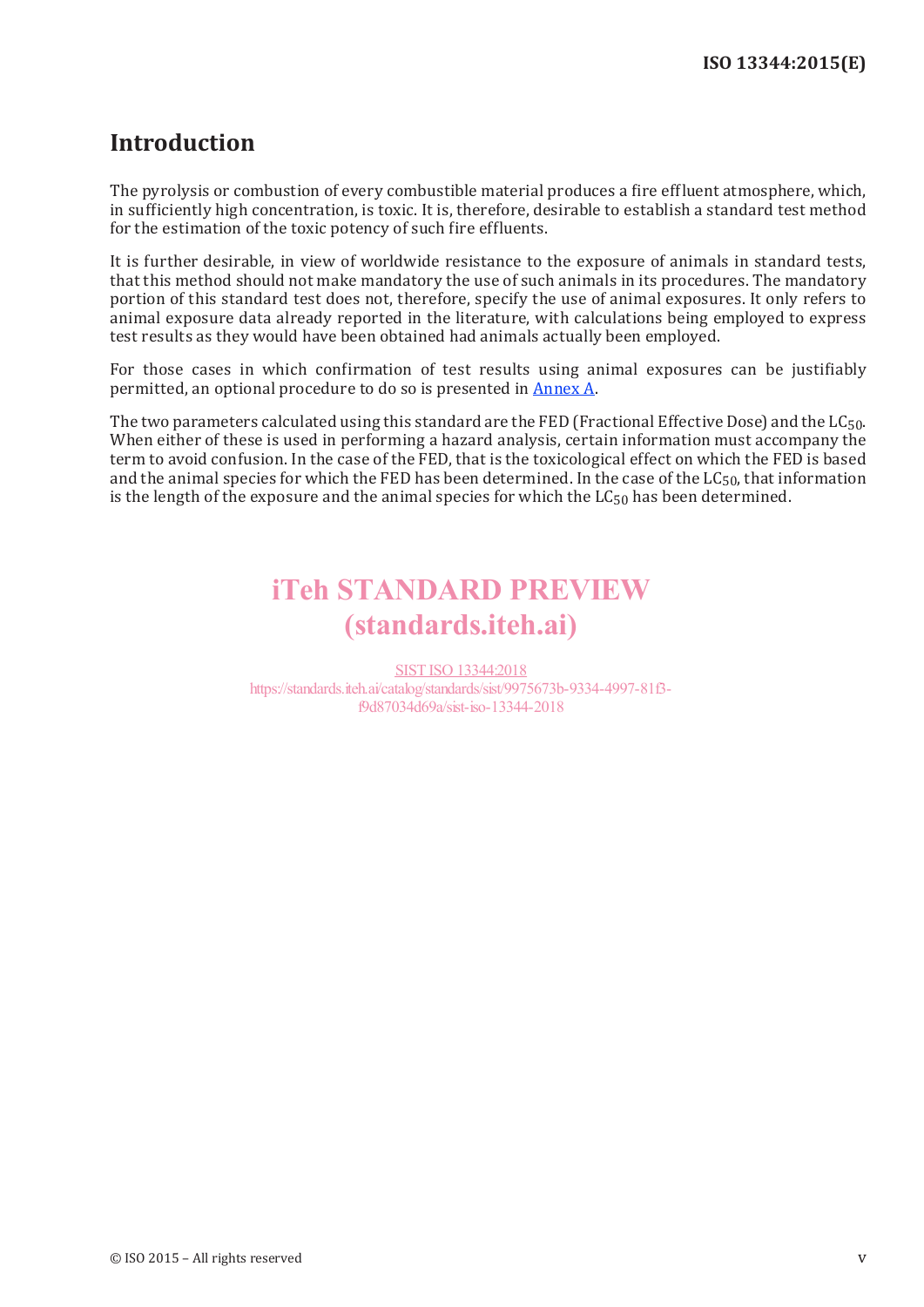# iTeh STANDARD PREVIEW (standards.iteh.ai)

SIST ISO 13344:2018 https://standards.iteh.ai/catalog/standards/sist/9975673b-9334-4997-81f3 f9d87034d69a/sist-iso-13344-2018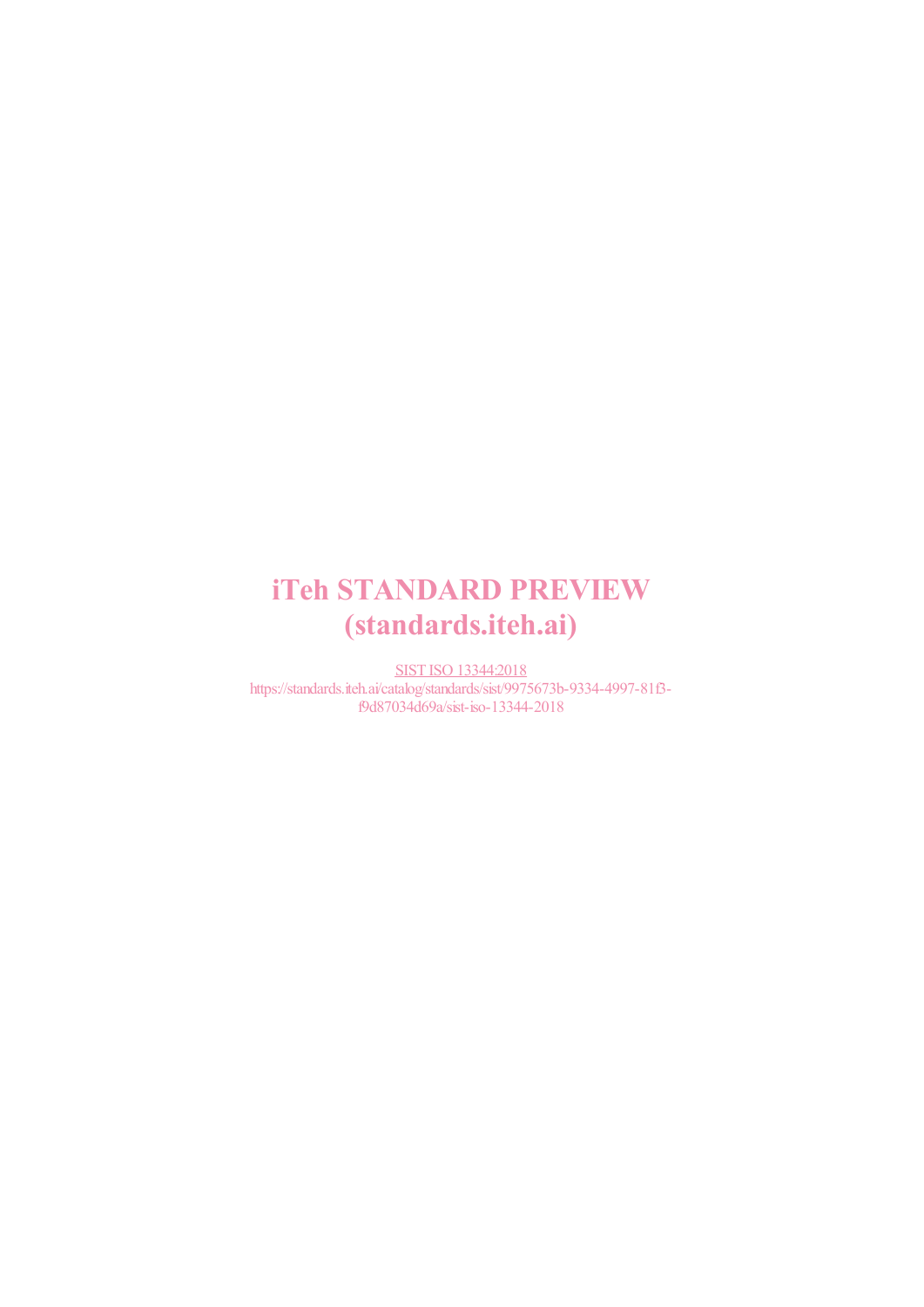## **Estimation of the lethal toxic potency of fire effluents**

### **1 Scope**

This International Standard provides a means for estimating the lethal toxic potency of the fire effluent produced from a material while exposed to the specific combustion conditions of a physical fire model. The lethal toxic potency values are specifically related to the fire model selected, the exposure scenario and the material evaluated.

Lethal toxic potency values associated with 30-min exposures of rats are predicted using calculations which employ combustion atmosphere analytical data for carbon monoxide (CO), carbon dioxide ( $CO<sub>2</sub>$ ), oxygen (O2) (vitiation) and, if present, hydrogen cyanide (HCN), hydrogen chloride (HCl), hydrogen bromide (HBr), hydrogen fluoride (HF), sulfur dioxide (SO<sub>2</sub>), nitrogen dioxide (NO<sub>2</sub>), acrolein and formaldehyde. The chemical composition of the test specimen may suggest additional combustion products to be quantified and included. If the fire effluent toxic potency cannot be attributed to the toxicants analysed  $(\underline{\text{Annex }A})$ , this is an indication that other toxicants or factors must be considered.

This International Standard is applicable to the estimation of the lethal toxic potency of fire effluent atmospheres produced from materials, products or assemblies under controlled laboratory conditions and should not be used in isolation to describe or appraise the toxic hazard or risk of materials, products or assemblies under actual fire conditions. However, results of this test may be used as elements of a<br>fire hazard assessment that takes into account all of the factors which are pertinent to an assessment of fire hazard assessment that takes into account all of the factors which are pertinent to an assessment of the fire hazard of a particular end use; see ISO 1970ft  $\epsilon h.ai)$ 

The intended use of fire safety-engineering calculations is for life-safety prediction for people and is most frequently for time intervals somewhat shorter than 30 min. This extrapolation across species and exposure intervals/is outside the scope of this International Standard! Bf9d87034d69a/sist-iso-13344-2018

This International Standard does not purport to address all of the safety problems associated with its use. It is the responsibility of the user of this International Standard to establish appropriate safety and health practices.

### **2 Normative references**

The following referenced documents are indispensable for the application of this document. For dated references, only the edition cited applies. For undated references, the latest edition of the referenced document (including any amendments) applies.

ISO 13571, *Life-threatening components of fire — Guidelines for the estimation of time to compromised tenability in fires*

ISO 13943:2008, *Fire safety — Vocabulary*

ISO 19701, *Methods for sampling and analysis of fire effluents*

ISO 19702, *Guidance for sampling and analysis of toxic gases and vapours in fire effluents using Fourier transform infrared (FTIR) spectroscopy*

ISO 19706, *Guidelines for assessing the fire threat to people*

### **3 Terms and definitions**

For the purposes of this document, the terms and definitions given in ISO 13943:2008 apply.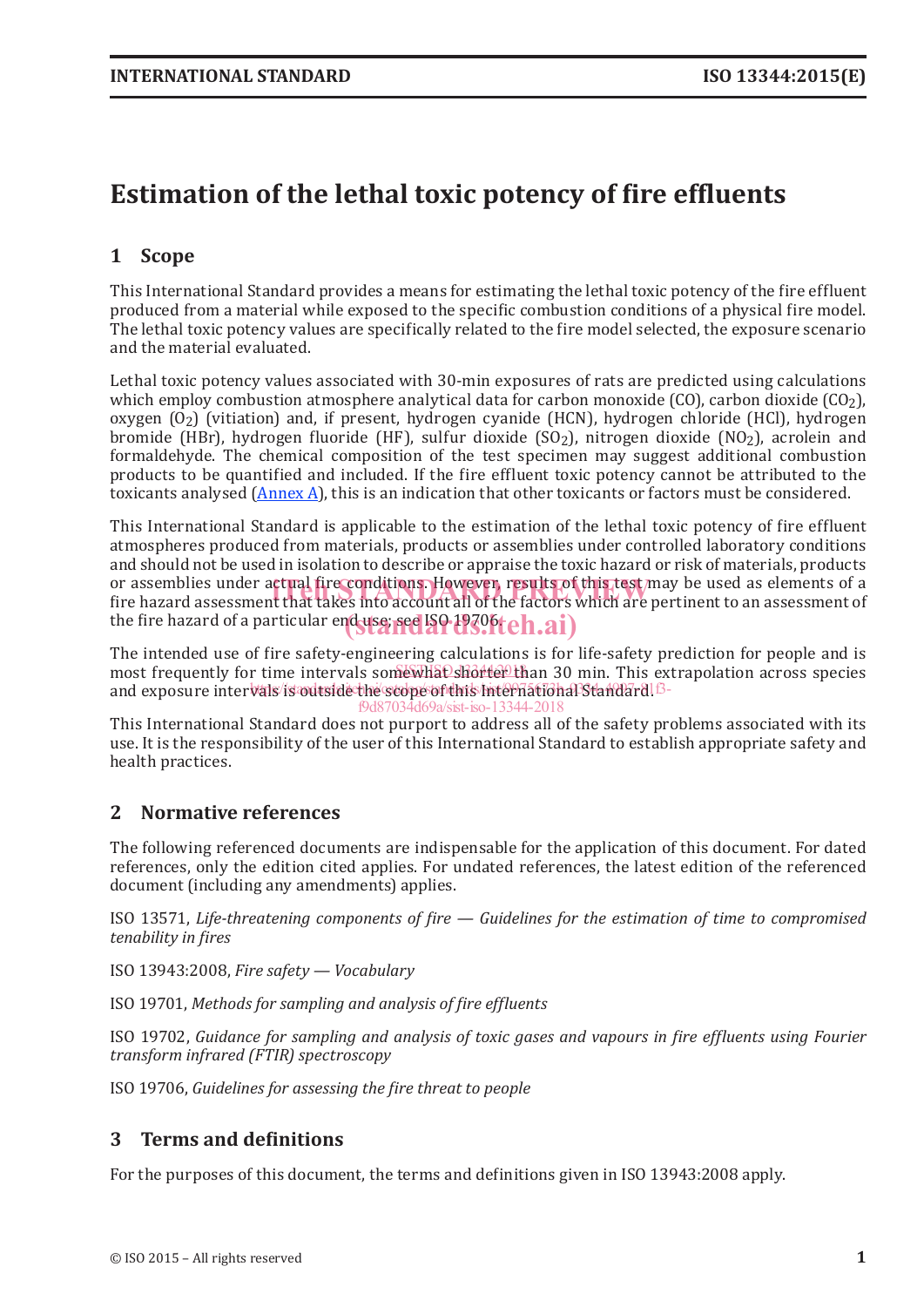### **4 Principle**

**4.1** This method subjects a test sample to the combustion conditions of a specific physical fire model.

Concentrations of the major gaseous toxicants in the fire effluent atmosphere are monitored over a 30 min period, with (*C*⋅*t*) products for each interval being determined from integration of the areas under the respective concentration vs time plots. The (*C*⋅*t*) product data, along with either the mass charge or the mass loss of the test sample during the test, are then used in calculations to predict the 30-min  $LC_{50}$ of the test sample.

**4.2** Since there can be toxicants present other than those measured, this value of the  $LG_{50}$  is a maximum.

If the chemical formulation and professional experience suggest that additional toxicants might contribute significantly to the  $LC_{50}$  value, the accuracy of the predicted  $LC_{50}$  may then be experimentally determined using a bioassay (see Annex A). Agreement within the experimental uncertainty supports attributing the lethality of the smoke to the monitored toxicants.

**4.3** Toxic potencies are estimated from combustion product analytical data without the exposure of experimental animals. Such a methodology is based on extensive experimentation using exposure of rats to the common fire gases, both singly and in combinations; see Reference<sup>[1]</sup>. The principle can be expressed mathematically, as shown in Formula  $(1)$ ; see Reference<sup>[2]</sup>:

$$
L_{\text{FED}} = \sum_{i=1}^{n} \int_{0}^{t} \frac{C_i}{(C \cdot t)_i} dt
$$
 **if IFANDARD PREVIEW** (1)  
**if strational is: if if if if if if if if if if if if if if if if if if if if if if if if if if if if if if if if if if if if if if if if if if if if if if if if if if if if if if if if if if if if if if if if if if if if if if if if if if if if if if if if if if if if if if if if if if if if if if if if**

where

- $C_i$  is the concentration, expressed in  $\frac{m_i}{n}$  is the foxic component, *i*;
- https://standards.iteh.ai/catalog/standards/sist/9975673b-9334-4997-81f3-<br>(*C*⋅*t*)<sub>*i*</sub> is the concentration-time product, expressed in microphytes per litre times minutes, for the specific exposure doses required to produce the toxicological effect. f9d87034d69a/sist-iso-13344-2018

When, as in this test method, the time values of 30 min numerically cancel, the FED becomes simply the ratio of the average concentration of a gaseous toxicant to its  $LC_{50}$  value for the same exposure time. When the FED is equal to 1, the mixture of gaseous toxicants should be lethal to 50 % of exposed animals.

### **5 Significance and use**

**5.1** This test method has been designed to provide data for use in the estimation of lethal toxic fire hazard as a means for the evaluation of materials and products and to assist in their research and development.

The data are not, in themselves, an indication of toxic hazard or relative toxic hazard of a commercial product.

**5.2** The method is used to predict the  $LC_{50}$  of fire effluents produced upon exposure of a material or product to fire.

Experimental confirmation might be needed to determine whether the major gaseous toxicants can account for the observed toxic effects as well as for the lethal toxic potency (see Annex A).

**5.3** Predicted LC<sub>50</sub> values determined in this test method are associated only with the physical fire model used.

**5.4** This test method does not attempt to address the toxicological significance of changes in particulate/aerosol size, fire effluent transport, distribution or deposition, or changes in the concentration of any fire effluent constituent as a function of time as may occur in a real fire.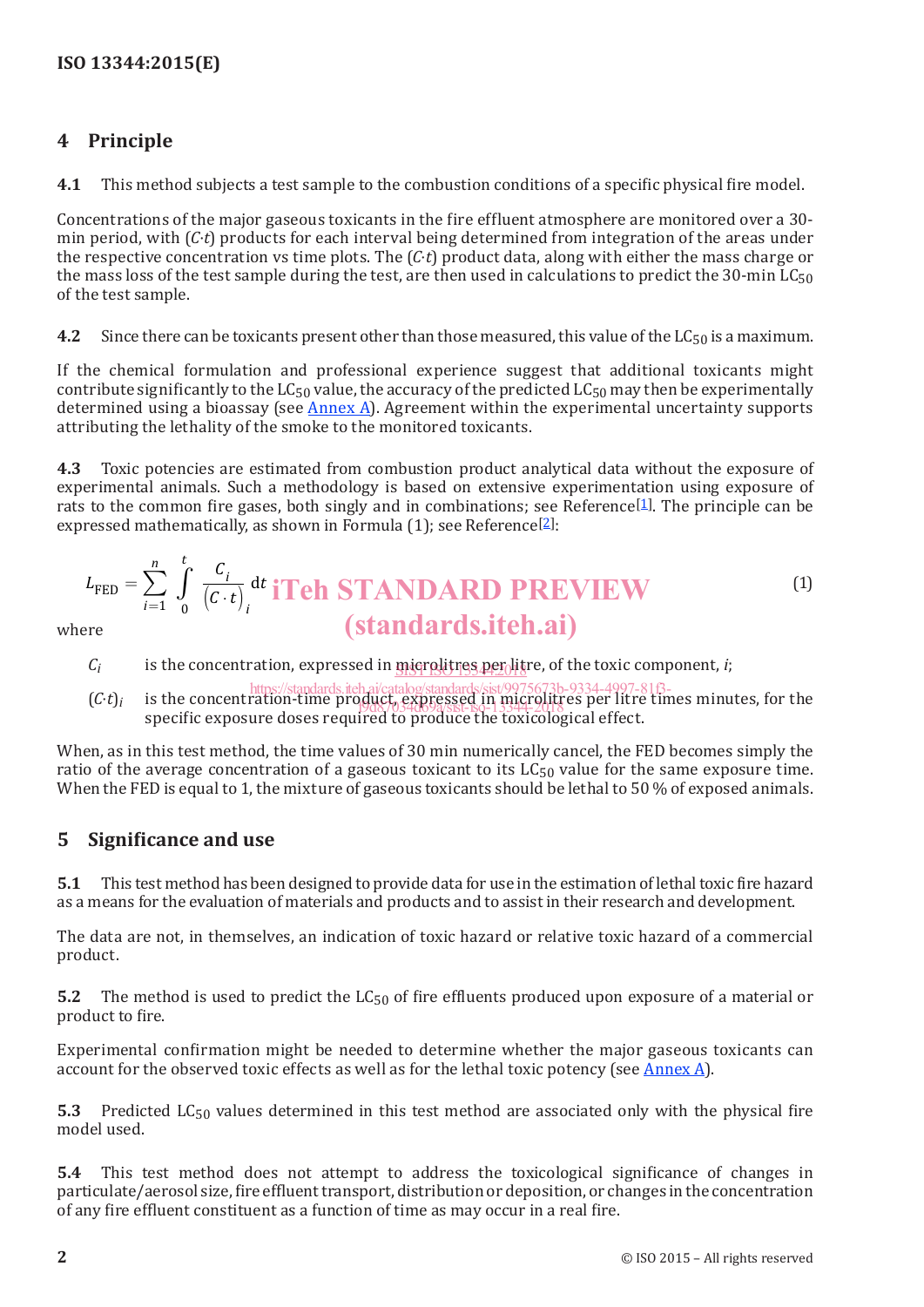**5.5** The propensity for fire effluents from any material to have the same effects on humans as on rats in fire situations can only be inferred to the extent that the biological system of the rat is correlated with the human system.

**5.6** This test method does not address any other acute sublethal effects of smoke, e.g. sensory and upper-respiratory-tract irritation, reduced motor capability, heat or thermal radiation injury, etc.

**5.7** This test method does not address the long-term lethal effects of smoke exposure or the lethal effects of chronic exposures to smoke.

**5.8** The FED values,  $L_{\text{FFD}}$ , estimated from this method differ from those obtained using the equations in ISO 13571. The values obtained here are derived from rat lethality data. The FED values from ISO 13571 are derived from consensus estimates of the incapacitating effects of fire gases on people.

#### **6 Apparatus**

#### **6.1 Physical fire model**

**6.1.1** The physical fire model, or laboratory combustion device, and the conditions under which it is operated shall be chosen so as to have demonstrated relevance to one or more of the specific classes or stages of fires identified and characterized in ISO 19706.

**6.1.2** When obtaining data on the effluent from the combustion of a commercial product or assembly, i.e. other than a homogeneous material, the configuration and condition of the test specimen in the physical fire model shall be relevant to the appropriate fire exposure of the commercial product or assembly fire model shall be relevant to the appropriate fire exposure of the commercial product or assembly.

#### SIST ISO 13344:2018

**6.1.3** Repeatability and interlaboratory reproducibility of the physical fire model shall be demonstrated to be within the uncertainty range for the LED calculations for irritant and asphyxiant gases in ISO 13571. ty.and.interlaboratory.reproducibility-ot the physical fire mi

**6.1.4** The physical fire model shall be adaptable to analytical requirements.

#### **6.2 Gas sampling**

**6.2.1** Continuous gas sampling shall be used to measure CO,  $CO<sub>2</sub>$  and  $O<sub>2</sub>$  levels.

**6.2.2** The gas analysers shall have the following ranges, as a minimum:

- carbon monoxide, 0 % by volume to 1 % by volume  $(0 \mu l/l$  to 10 000  $\mu l/l$ );
- carbon dioxide,  $0\%$  by volume to 10 % by volume  $(0 \mu l/l \cdot 100000 \mu l/l)$ ;
- oxygen,  $0\%$  by volume to 21 % by volume  $(0 \mu l/l)$  to 210 000  $\mu l/l$ .

**6.2.3** Other gas analyses (for example, for HCN, HCl, HBr, NO<sub>x</sub>, SO<sub>2</sub>, acrolein, formaldehyde and other chemical species) shall be performed, as appropriate to the chemical composition of the test sample and/or expectation of potential combustion products, by a method of choice with guidance from ISO 19701 and ISO 19702.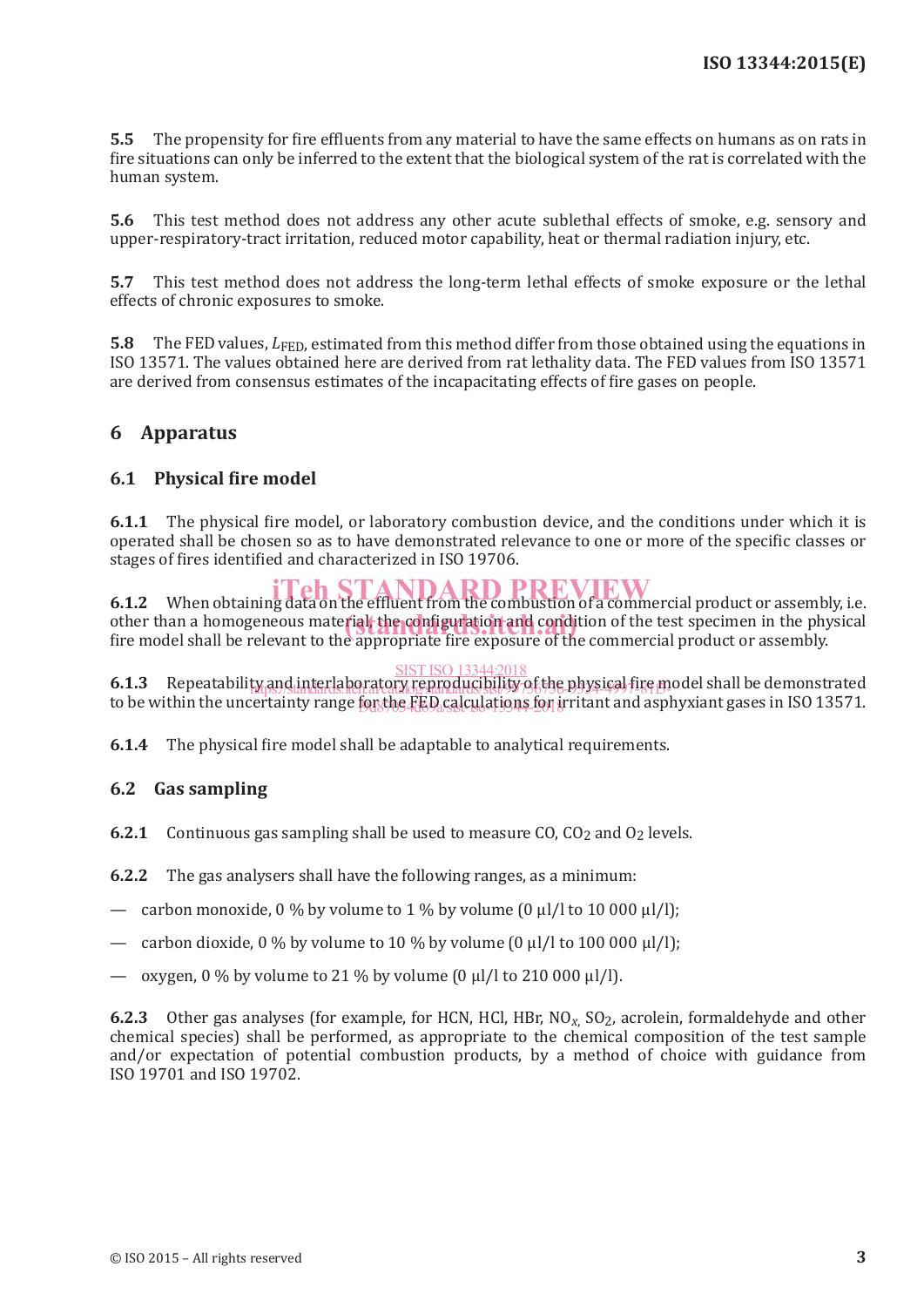### **7 Hazards**

**7.1** This test procedure involves combustion processes.

Therefore, hazards to operating personnel exist from inhalation of combustion products. To avoid accidental leakage of toxic combustion products into the surrounding atmosphere, the entire exposure system shall be placed in a laboratory fume hood or under a canopy hood.

**7.2** The venting system shall be checked for proper operation before testing and shall discharge into an exhaust system with adequate capacity.

**7.3** Operating personnel have the responsibility to ensure that they are in compliance with all pertinent regulations regarding release and/or disposal of combustion products or gases.

### **8 Test specimens**

**8.1** Test specimens shall be prepared in accordance with the operating restrictions and conditions applicable to the physical fire model used and with consideration of the end use of the finished product being examined.

**8.2** Test specimens shall be conditioned at an ambient temperature of 23 °C  $\pm$  3 °C (73 °F  $\pm$  5 °F) and relative humidity of  $(50 \pm 10)$ % for at least 24 h prior to testing or until constant mass is attained. iTeh STANDARD PREVIEW

# **9 Calibration of the apparatus** (standards.iteh.ai)

**9.1** Physical fire model calibrations shall be conducted in accordance with the applicable operating methodology of the physical fire model. iteh.ai/catalog/standards/sist/9975673b-9334-4997-81f3f9d87034d69a/sist-iso-13344-2018

**9.2** Gas analyser calibrations shall be conducted at the beginning of each series of tests.

**9.2.1** The gas analysers (for  $O_2$ ,  $CO_2$ , and  $CO$ ) shall be calibrated using nitrogen gas for "zeroing" and an appropriate gas mixture close to, but less than, the analyser full-scale reading.

For all calibrations, the gas shall be set to flow at the same rate and pressure as during a test. For calibration of the  $O_2$  analyser, ambient air (20,9 %  $O_2$  by volume if the air is dry) shall be used, while for the  $CO<sub>2</sub>$  and CO analysers, bottled gases containing  $CO<sub>2</sub>$  or CO at known concentration are required. A single mixture containing both CO and  $CO<sub>2</sub>$  may be used. During the calibration procedure, the gas return lines shall be diverted into an exhaust duct in order to prevent inadvertent accumulation of CO and CO<sub>2</sub> in the exposure chamber.

**9.2.2** Calibration of devices used for analysis of other gases (for example, HCN, HCl and HBr) shall be performed using the guidance provided in ISO 19701 or ISO 19702.

### **10 Procedures**

#### **10.1 General**

**10.1.1** The test conditions in the physical fire model shall replicate the combustion conditions in the intended fire stage.

**10.1.2** The choice of specimen size for initial tests is made with consideration of anticipated toxicant yields such that *L*FEDs from 0,7 to 1,3 are obtained (see Clause 11) over the 30-min test period. Analytical